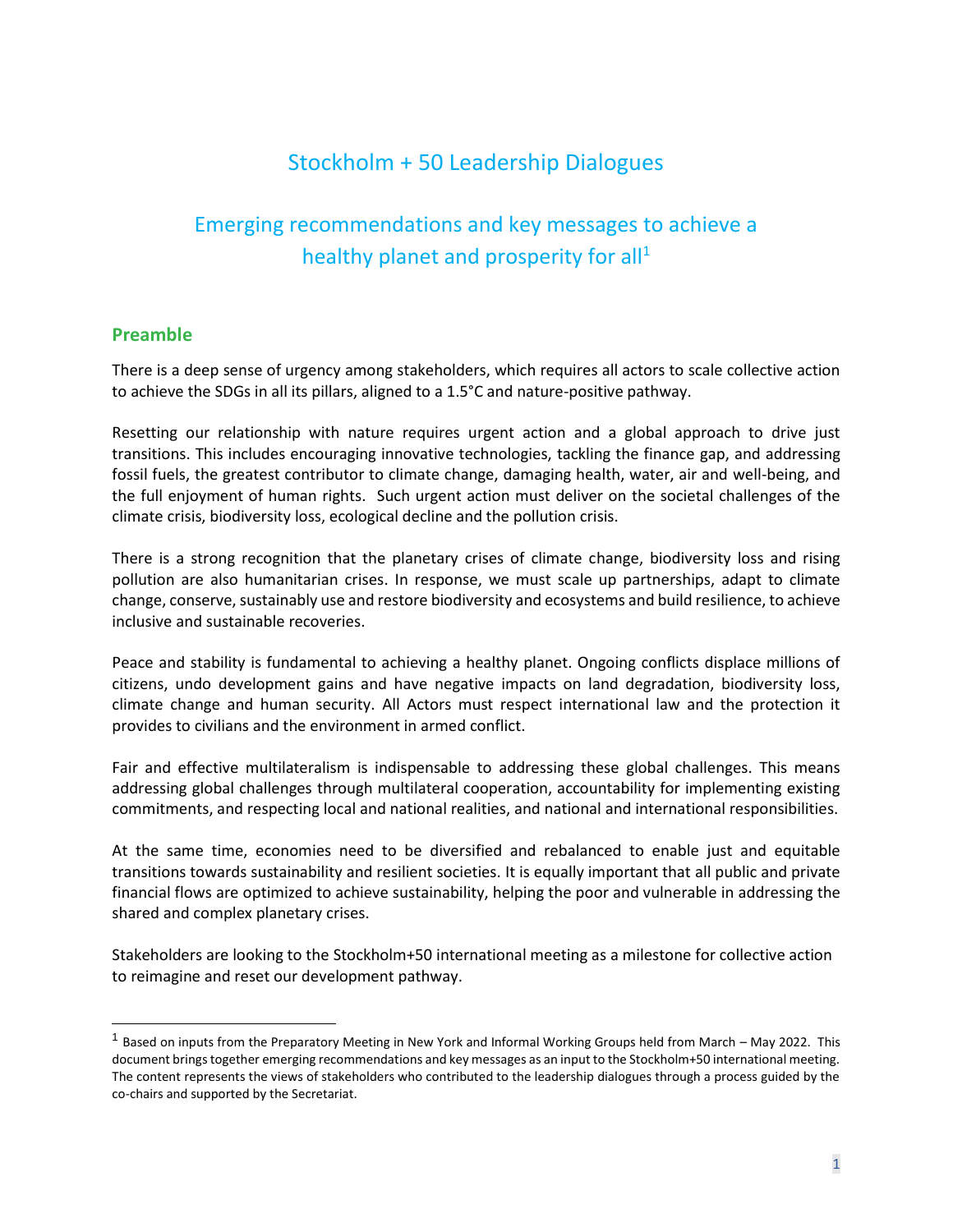## **Leadership Dialogue 1: Reflecting on the urgent need for actions to achieve a healthy planet and prosperity of all**

Leadership Dialogue 1, guided by co-chairs Canada and Ecuador, considers the urgent need for actions to achieve a healthy planet and prosperity of all, where aspirations and rights can be fulfilled. During the preparatory process for Leadership Dialogue 1, we heard the following recommendations and key messages from stakeholders.

#### *Key Message 1: Recognizing that a healthy planet is essential for our social and economic progress and resilience, well-being and health, and to achieve the 2030 Agenda and its sustainable development goals, we heard urgent calls for:*

- *1. Governments* to protect and promote both human rights and the rights of nature.
- *2. All actors* to consider planetary boundaries, the need to recognize and protect global goods, and the possibility of degrowth.
- *3. Governments* to advocate for an ambitious post-2020 Global Biodiversity Framework that contributes to the 2030 Agenda for Sustainable Development and to place the global community on a path towards realizing the 2050 Vision for Biodiversity of Living in Harmony with Nature, to halt and reverse biodiversity loss and conserve and restore ecosystems; and act right away to implement it. *2, 3*
- 4. Governments to align the climate, biodiversity, and desertification agendas, in terms of science-based targets and metrics, scientific and traditional knowledge, as well as financial flows.
- 5. *All actors, including businesses and financial institutions* to contribute towards a carbon-negative and nature-positive future. The private sector shall disclose nature-related risks and dependencies while increasing the share of financial flows dedicated to preventing harms and regenerating nature. Central banks to better understand climate and nature-related risks for financial stability and to address unsustainable policies, market failures and supply shocks.
- 6. *All actors* to scale up ocean action based on science and innovation for the implementation of SDG 14 and in the framework of the UN Decade of Ocean Science for Sustainable Development.
- 7. *Governments, especially the G20*, to elevate ambition in their 2030 emissions pledges (NDCs) to secure global net zero by mid-century in order to meet the Paris Agreement, and to pursue efforts to limit the temperature increase to  $1.5^{\circ}$ C.<sup>4,5</sup>

<sup>2</sup>Article 3 A) of the G7 2030 Nature Compact commits governments to Supporting new global targets to conserve or protect at least 30% of global land and at least 30% of the global ocean by 2030 as a critical foundation for the conservation and restoration efforts required this decade. Article 4B of the G7 2030 Nature Compact commits governments to reviewing progress against the Compact regularly.

<https://www.g7uk.org/wp-content/uploads/2021/06/G7-2030-Nature-Compact-PDF-120KB-4-pages.pdf> (Accessed on May 23, 2022)

<sup>3</sup> In the *UNEA 5.2 Ministerial Declaration*, Ministers stressed the urgent need to halt the unprecedented global decline of biodiversity and fragmentation of habitats. UNEA-5.2, Member states also acknowledged the importance of implementing solutions that tackle interconnected drivers and impacts.

<sup>4</sup> Based on: UNFCCC (2021). Glasgow Climate Pact. Decision -/CP.26. Retrieved from [https://unfccc.int/process-and](https://unfccc.int/process-and-meetings/conferences/glasgow-climate-change-conference-october-november-2021/outcomes-of-the-glasgow-climate-change-conference)[meetings/conferences/glasgow-climate-change-conference-october-november-2021/outcomes-of-the-glasgow-climate](https://unfccc.int/process-and-meetings/conferences/glasgow-climate-change-conference-october-november-2021/outcomes-of-the-glasgow-climate-change-conference)[change-conference](https://unfccc.int/process-and-meetings/conferences/glasgow-climate-change-conference-october-november-2021/outcomes-of-the-glasgow-climate-change-conference)

<sup>5</sup> G-20 Climate Communique 2021[. https://carbon-neutrality.global/cop26-communique/](https://carbon-neutrality.global/cop26-communique/) (Accessed on May 23, 2022)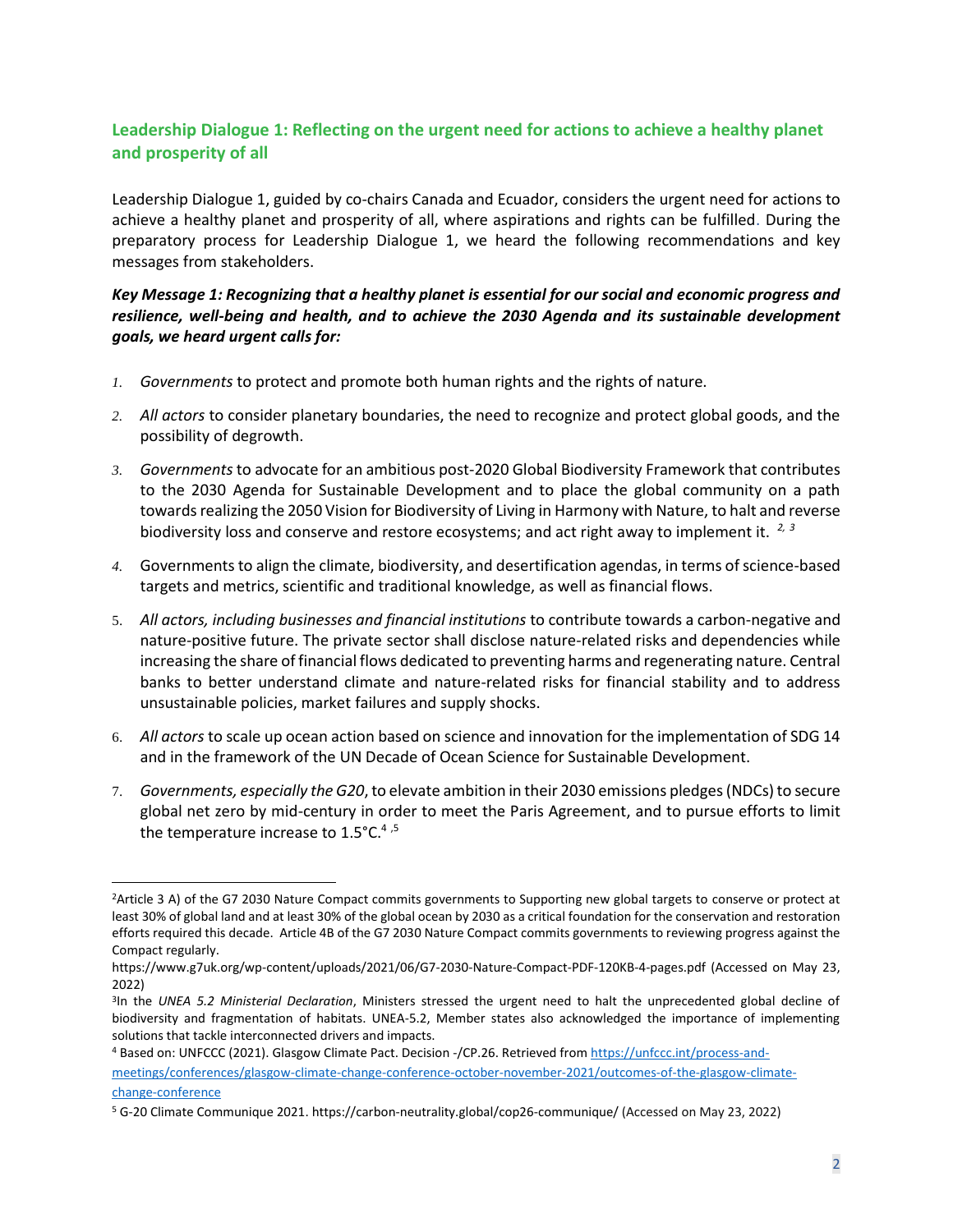- 8. Governments to ensure that climate adaptation goals are fully realised and supported with sufficient finance and other means of implementation. <sup>6</sup>
- *9. Governments* to include equitable and rights-based, ecosystem and nature-based solutions (NbS) in their NDCs and NBSAPs, in line with the definition approved by UNEA 5 Resolution 5 to ensure synergies and integrated solutions for climate change, biodiversity and land degradation goals.
- 10. *Governments,* especially developed countries, to phase out all unabated coal-fired generation by 2030 and worldwide by 2040. No new oil and gas fields projects and no new coal mines or mine extensions approved for development that would compromise carbon neutrality objectives.<sup>7</sup>
- 11. *Governments and the private sector* to support a just transition for fossil fuel dependent developing countries. The UN system to facilitate multilateral processes to ensure a just and equitable phase out of fossil fuels and finance for the transition, to be agreed by all countries, in the context of achieving sustainable development and eradication of poverty.
- 12. *International organisations and governments* to work towards measurements of progress on sustainable development that complements GDP and embed the value of nature, biodiversity, and other social and economic and environmental indicators, including multidimensional vulnerabilities, and support capacity-building in developing countries.
- 13. *Governments* to support the work of the UN Secretary-General to promote beyond GDP metrics that embrace well-being and sustainability, including inclusive wealth approaches<sup>8,9</sup>, through appropriate intergovernmental and multi-stakeholder processes.

## *Message 2: As effective and fair multilateralism<sup>10</sup> enables the implementation of existing commitments, we heard urgent calls for:*

- *1. Governments* to fully implement existing obligations and commitments, in accordance with the principle of equity and common but differentiated responsibilities and respective capabilities, in the light of different national circumstances, in the context of sustainable development and efforts to eradicate poverty.<sup>11</sup>
- 2. *Governments and UN system organisations* to promote, facilitate and engage private sector, civil society, Indigenous Peoples, women, youth, and children representatives, and all other relevant stakeholders, in implementing the Sustainable Development Goals.<sup>12</sup>

<sup>6</sup> Glasgow Climate Pact, Chapter II Adaptation, paragraph 7 and Chapter IV Mitigation, paragraphs 20, 21, and 22.

<sup>7</sup> IEA (2021). Net Zero by 2050: A Roadmap for the Global Energy Sector. Retrieved from https://www.iea.org/reports/net-zeroby-2050

<sup>8</sup> UNEP, 2018. Inclusive Wealth Report. Retrieved fro[m https://www.unep.org/resources/inclusive-wealth-report-2018](https://www.unep.org/resources/inclusive-wealth-report-2018)

<sup>9</sup> UNEA (2022). Enhancing circular economy as a contribution to achieving sustainable consumption and production. UNEP/EA.5/Res.11

<sup>&</sup>lt;sup>10</sup> Stakeholders recommended key messages and actions on multilateral cooperation in the preparatory processes for leadership dialogue 1 and leadership dialogue 3.

<sup>&</sup>lt;sup>11</sup> See for example the Paris Agreement, Article 4 (19[\) https://unfccc.int/sites/default/files/english\\_paris\\_agreement.pdf](https://unfccc.int/sites/default/files/english_paris_agreement.pdf) <sup>12</sup> Agenda 2030 for Sustainable Development, Preambular paragraph "Partnership".

https://www.un.org/ga/search/view\_doc.asp?symbol=A/RES/70/1&Lang=E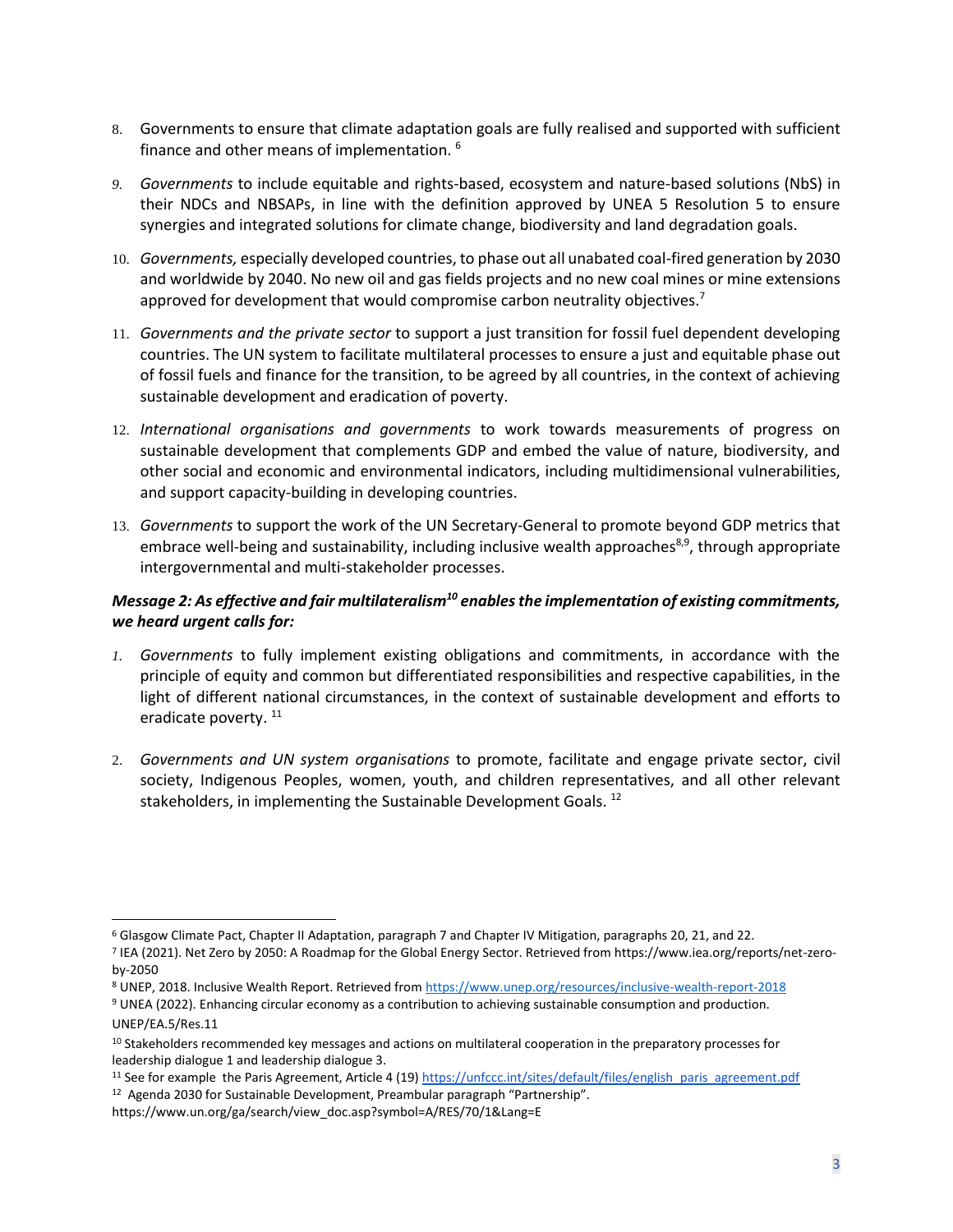- 3. *Governments* to honour the unfulfilled \$100bn annual climate finance goal and to triple the 2025 adaptation finance goal, as called for by the Glasgow Climate Pact. <sup>13</sup> *A*ccess to finance must be simplified for all developing countries, in particular for those populations that are most vulnerable and disproportionately affected by the adverse effect of climate change.
- 4. *Financial, political, religious, cultural and social institutions* to transform to effectively address the triple planetary crisis within the short time span required. Strengthen efforts to protect and support participation and fairness around the world to ensure that the next decade of climate and nature action is inclusive and just.

## *Key Message 3: Noting that fulfilling human rights to a clean, healthy and sustainable environment is critical for a healthy planet and prosperity of all, we heard urgent calls for:*

- 1. *The UN General Assembly* to recognize the right to a clean, healthy and sustainable environment, as per Human Rights Council Resolution 48/13.
- 2. *Governments* to recognize and ensure enforcement of the right to a clean, healthy and sustainable environment in their constitutions and national legislation.
- 3. *Business and industry* to uphold the UN Guiding Principles on Business and Human Rights and the OECD Guidelines for Multilateral Enterprises to prevent and redress business-related human rights and environmental harms.
- 4. *Governments* to reform environmental governance systems to ensure greater accountability, transparency and balance between needs of present generations with the regenerative capacity of nature and the needs of future generations.
- 5. *All actors* to recognize that the rights of nature as a legal tool will bring together traditional environmental law, human rights, and international investment law, and provide the leverage needed to progress in the implementation of intergenerational responsibility.
- 6. *All actors* to ensure the equitable participation of Indigenous Peoples, women and girls and youth. Indigenous and traditional knowledge, innovation and practices shall be respected and harnessed with the need to obtain free, prior and informed consent, as set out in the UN Declaration on the Rights of Indigenous Peoples (UNDRIP).
- 7. *Governments* to enforce legislation that recognize crimes affecting the environment as serious crimes. National justice systems to be strengthened to combat corruption and other economic crimes undermining conservation efforts. *<sup>14</sup>*

<sup>&</sup>lt;sup>13</sup> Paragraph 27 of the Glasgow Climate Pact "Urges developed country Parties to fully deliver on the USD 100 billion goal urgently and through to 2025 and emphasises the importance of transparency in the implementation of their pledges". [https://unfccc.int/sites/default/files/resource/cma2021\\_L16\\_adv.pdf](https://unfccc.int/sites/default/files/resource/cma2021_L16_adv.pdf) (Accessed on May 24, 2022)

<sup>14</sup> Paragraph 6 of the *Leaders Pledge for Nature* commits governments to "ending environmental crimes which can seriously impact efforts to tackle environmental degradation, biodiversity loss, and climate change, and can undermine security, the rule of law, human rights, public health, and social and economic development. We will ensure effective, proportionate and dissuasive legal frameworks, strengthen national and international law enforcement and foster effective cooperation. This also includes tackling environmental crimes involving organized criminal groups, such as the illicit trafficking of wildlife and timber, as serious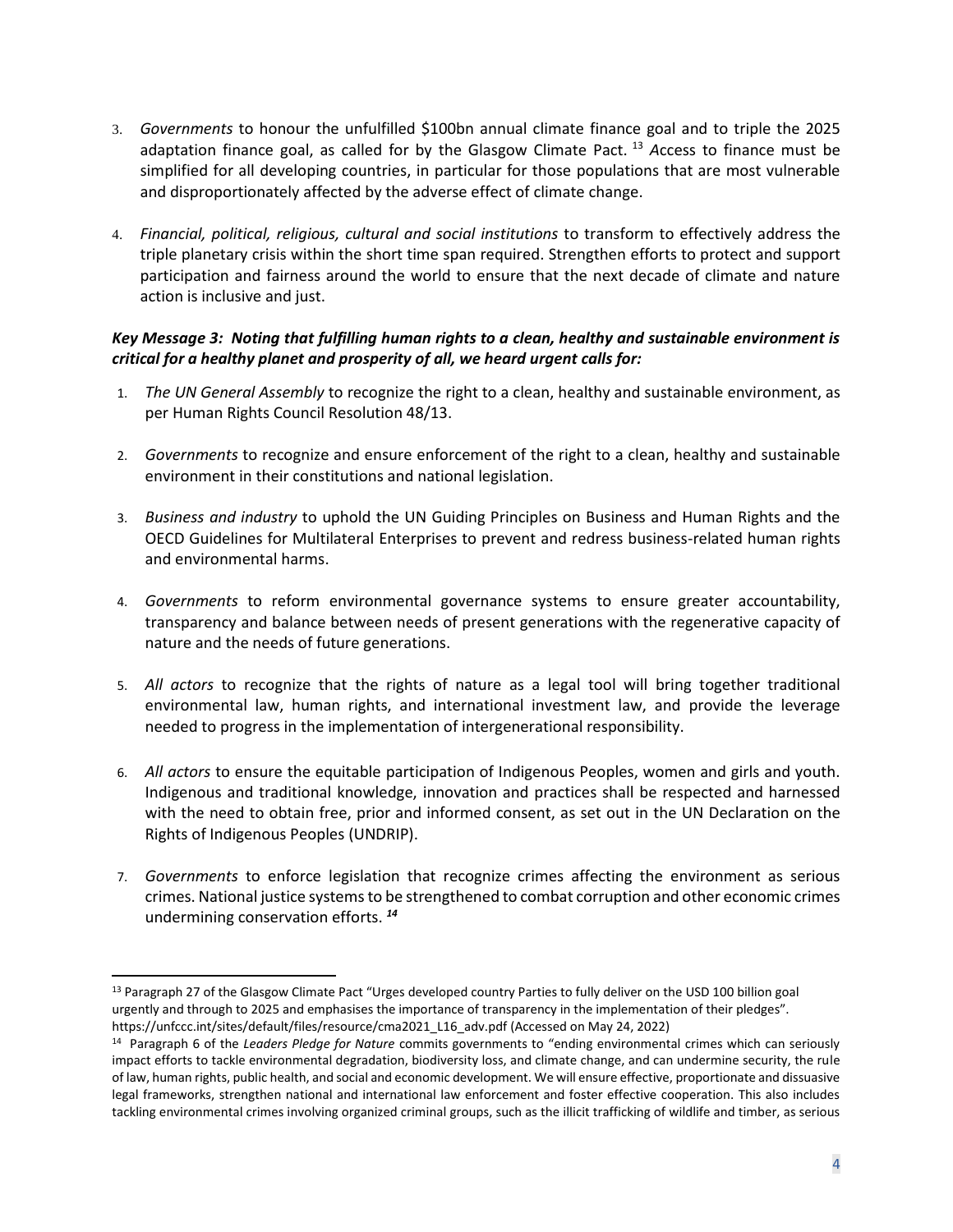## *Key Message 4: Recognizing that integrated and joint approaches are essential for accelerating effective climate action, biodiversity and ecosystem conservation and restoration, pollution prevention and disaster risk reduction, we heard urgent calls for:*

- 1. *Policymakers* to adopt new economic pathways that embody the principles of fair and sustainable economy. Tackling inequalities, prioritizing people-centered decision-making that leaves no one behind, valuing nature and the service it provides, and driving investment that helps humans and ecosystems flourish are all steps towards a just, environmentally sound and sustainable transition.
- 2. Governments and the private sector to adopt, by 2030, a roadmap for achieving carbon neutral, nature-positive, less polluting economies.
- 3. *Governments, regional and national institutions to* integrate lifecycle, resource-efficient and sustainable economy approaches into strategies and action plans<sup>15</sup>, incentivizing the decoupling of economic growth from resource use<sup>16</sup> and closing the national circularity gap by 2050.<sup>17.</sup>
- 4. *UNEP* to establish inclusive multilateral and multi-stakeholder dialogue on sustainable consumption and production, including on lifecycle, resource efficiency and the circular economy, in line with UNEA 5 Resolution 11.
- 5. *Private sector* to strengthen the application of their creativity and innovation to solving sustainable development challenges, while respecting and promoting human rights, labour and environmental rights, and health standards, in accordance with relevant international standards and agreements, and contributing to mobilise all available resources.<sup>18</sup>
- 6. *Governments in partnership with business and industry* to increase efficiencies and significantly lower the environmental and social impacts of global resource extraction. <sup>19</sup>
- 7. *All actors* to rapidly scale models of sustainable consumption and production, including life cycle, resource- efficient and circular approaches. 20 ,21

crimes, acting along the whole supply chain, reducing the demand for illegal wildlife, timber and by-products, and engaging with local communities to ensure sustainable solutions for people, nature and the economy." <https://www.leaderspledgefornature.org/> (Retrieved on May 24, 2022)

<sup>15</sup> UNEA (2022). Enhancing circular economy as a contribution to achieving sustainable consumption and production. UNEP/EA.5/Res.11

<sup>16</sup> IRP (2019). Global Resource Outlook. Retrieved from https://www.resourcepanel.org/reports/global-resources-outlook

<sup>17</sup> Circularity Gap Report 2022. Retrieved from https://www.circularity-gap.world/2022#Download-the-report

<sup>&</sup>lt;sup>18</sup> United Nations Human Rights. Paragraph 11 of 'Guiding Principles on Business and Human Rights; Implementing the United Nations "Protect, Respect and Remedy" Framework.' (2011)

https://www.ohchr.org/sites/default/files/documents/publications/guidingprinciplesbusinesshr\_en.pdf

<sup>19</sup> IRP (2019). Global Resource Outlook. Retrieved from https://www.resourcepanel.org/reports/global-resources-outlook <sup>20</sup> Paragraph 4 of the Leaders Pledge for Nature commits countries to transition to sustainable patterns of production and consumption and sustainable food systems that meet people's needs while remaining within planetary boundaries". Paragraph 4 (a) calls for "Accelerating the transition to sustainable growth, decoupled from resource use, including through moving towards a resource-efficient, circular economy, promoting behavioural changes and a significant scale-up in nature-based solutions and ecosystem-based approaches on land and at sea". <https://www.leaderspledgefornature.org/> (Accessed on May 24, 2022) and SDG Target 12.2. calls for countries to achieve the sustainable management and efficient use of natural resources by 2030. <https://unstats.un.org/sdgs/metadata/?Text=&Goal=&Target=12.2> (Accessed on May 23, 2022)

<sup>21</sup> S*DG 12 Target 12.1* calls for countries to "implement 10‑Year Framework of Programmes on Sustainable Consumption and Production Patterns, all countries taking action, with developed countries taking the lead, taking into account the development and capabilities of developing countries". Additionally, SDG Target 12.2. calls for countries to "achieve the sustainable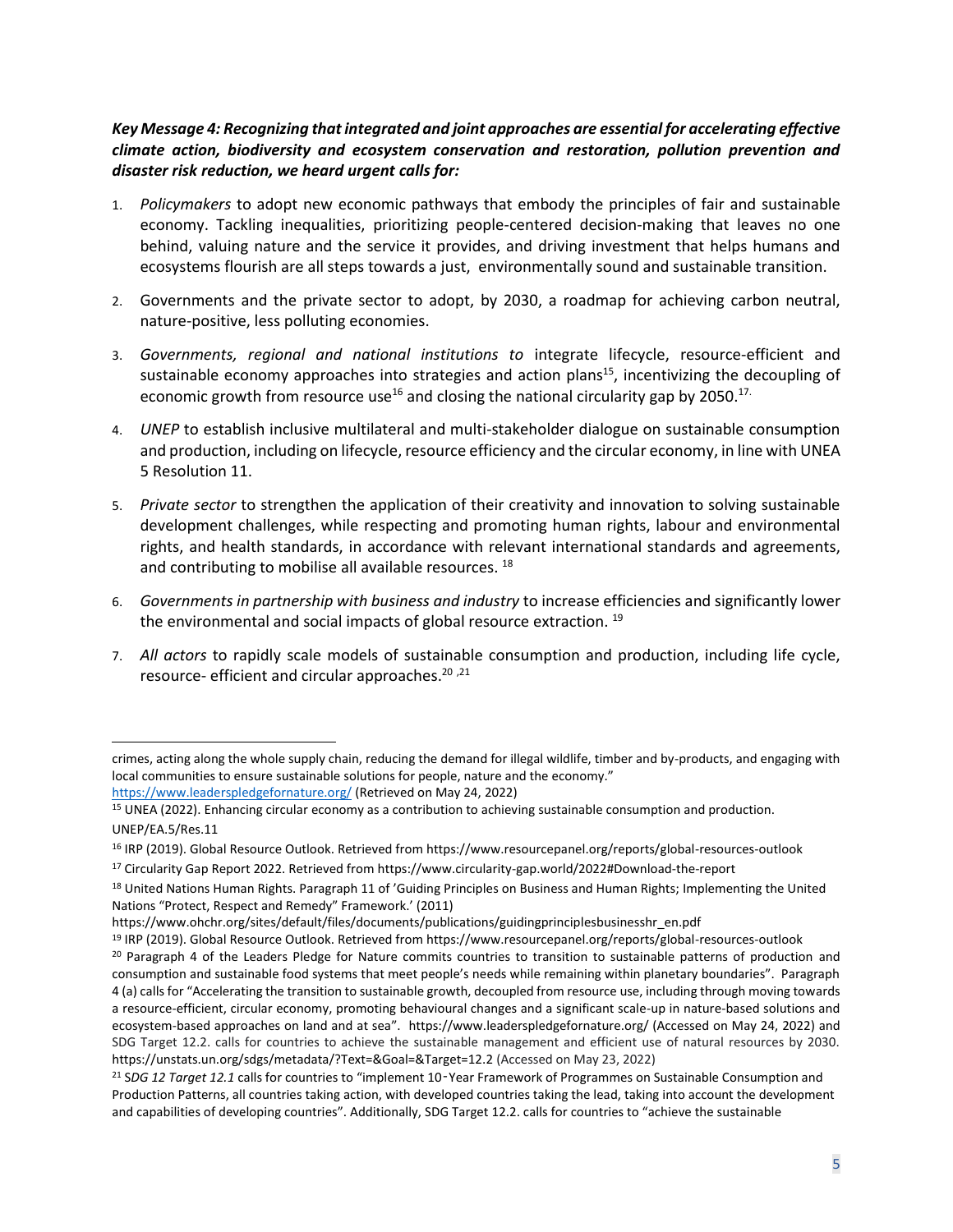## **Leadership Dialogue 2: Achieving a sustainable and inclusive recovery from the coronavirus disease (COVID-19) pandemic**

This leadership dialogue addresses the specific actions needed to recover from the pandemic and its adverse impacts on people, the planet, and prosperity and to put the world back on track to deliver the SDGs. The Informal Working Groups, co-chaired by Indonesia and Germany, developed the following recommendations and key messages.

## *Key Message 1: Recognizing the urgent need to accelerate the system-wide transformation of high impact sectors such as food, energy and manufacturing, we heard urgent calls for:*

- 1. *Governments at all levels, businesses and industry, and financial institutions* scale up and measure the system-wide transformation of high impact sectors through the adoption of sustainable consumption and production practices and policies as well as resource efficiency and circular economy and track progress achieved in the reduction of their carbon, nature, material, and pollution footprints.<sup>22</sup>
- 2. *Business and industry* develop and deploy innovative solutions that accelerate the transformations of high impact sectors, fast track the deployment of renewable energy, catalyse the shift to alternative, more sustainable and responsible business models, including digital business models, and develop new opportunities for youth.
- 3. *Governments, financial institutions and international organizations*scale up their efforts to strengthen MSMEs who are employers of over two billion people worldwide, support their path to growth including through digital transformations, increase their resilience to future shocks, enable their access to the global trading system and facilitate their access to green and innovative finance.
- 4. *All food value chain actors (governments at all levels, business and industry, financial institutions, and civil society)* align and significantly increase their efforts to create a food system which is naturepositive, in which land and natural resources are sustainably managed, which promotes the welfare of smallholder farmers, provides healthy diets and tackles food waste. <sup>23</sup> Environmentally harmful subsidies should be redirected in order to create positive incentives for a sustainable food system.
- *5. Governments at all levels, businesses and industry* ensure a better data architecture along key value chains in order to foster traceability of the environmental effects of products, thereby incentivising transparency and accountability.

#### *Key Message 2: Ensuring that transformations of high impact sectors address poverty, inequality and sustainable development, we heard urgent calls for:*

management and efficient use of natural resources by 2030".

<https://unstats.un.org/sdgs/metadata/?Text=&Goal=12&Target=12.1> (Accessed on May 24, 2022)

<sup>&</sup>lt;sup>22</sup> Paragraph 4 of the Leaders Pledge for Nature commits countries to transition to sustainable patterns of production and consumption and sustainable food systems that meet people's needs while remaining within planetary boundaries". Paragraph 4 (a) calls for "Accelerating the transition to sustainable growth, decoupled from resource use, including through moving towards a resource-efficient, circular economy, promoting behavioral changes and a significant scale-up in nature-based solutions and ecosystem-based approaches on land and at sea". <https://www.leaderspledgefornature.org/> (Accessed on May 24, 2022)

<sup>&</sup>lt;sup>23</sup> SDG Target 12.3: "By 2030, halve per capita global food waste at the retail and consumer levels and reduce food losses along production and supply chains, including post-harvest losses.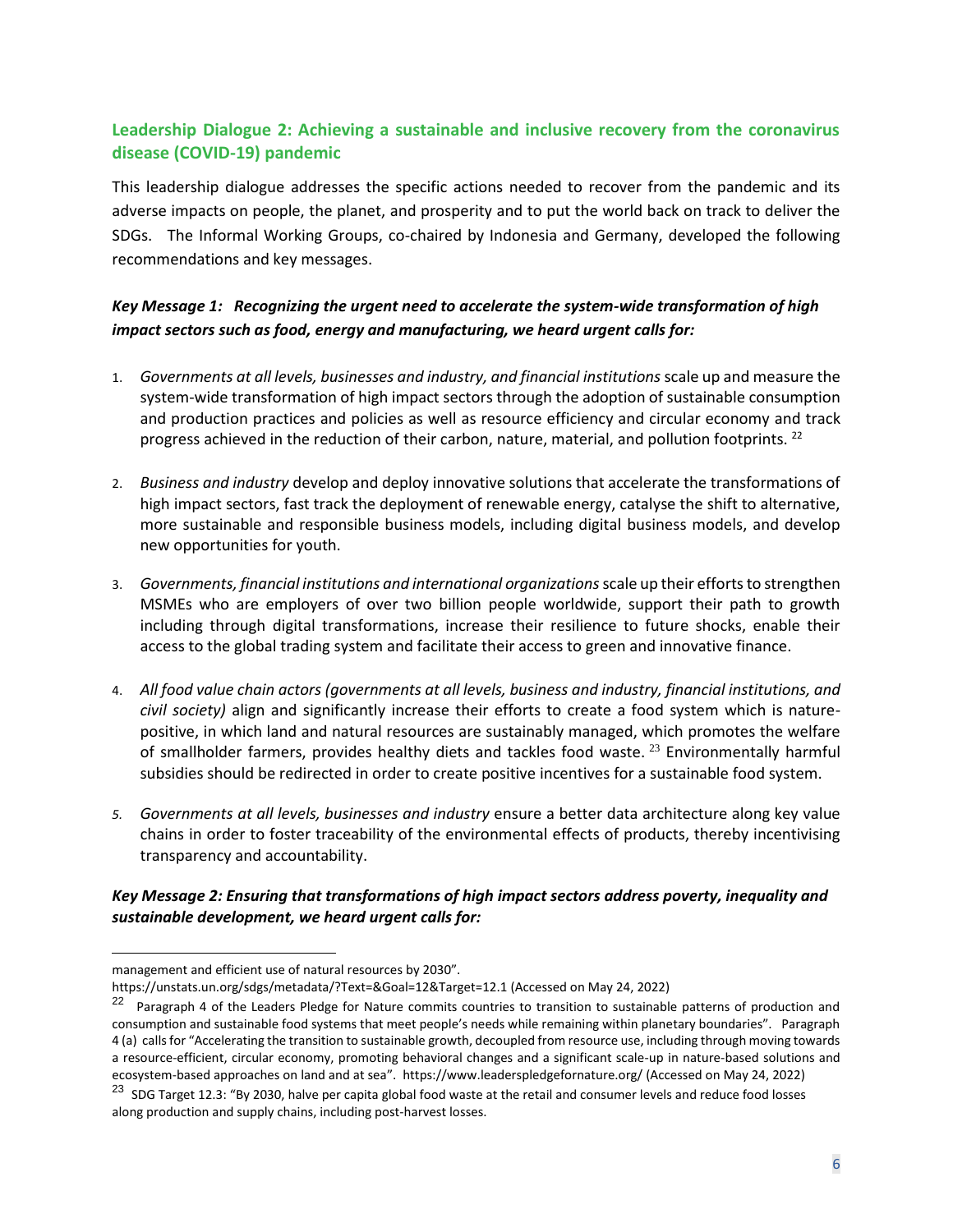- 1. *All governments and financial institutions* systematically align investment, including stimulus measures and blended sources of capital, with global climate and biodiversity priorities and in support of nature-based solutions, in line with the definition approved by the UNEA-5 resolution, and ecosystem-based approaches with strong social and environmental standards.
- 2. *Financial institutions, business and industry* urgently increase their corporate accountability to better disclose impact and dependencies on nature and track progress achieved in the transformation of high impact sectors, using a new global architecture relying on digital transparency and other tools.
- 3. *Governments, including cities and local authorities,* embed sustainability requirements in all public procurement as key drivers and shapers of market structures.
- 4. *Financial institutions, governments, private sector and international organizations* urgently step up their technical and financial support for the developing countries, small island developing states (SIDS), and least developed countries (LDCs) to accelerate their post-pandemic recovery and transition to [low-carbon and climate resilient, resource-efficient, nature-positive, inclusive, and](https://wwf.panda.org/discover/our_focus/food_practice/sustainable_production/?)  [resilient value chains.](https://wwf.panda.org/discover/our_focus/food_practice/sustainable_production/?)
- 5. *All actors in the value chain of high impact sectors* integrate social, environmental and policy innovations to enhance value and increase environmental protection and human well-being for all and increase the strength of the social fabric and safety nets.
- 6. *All actors in the value chain of high impact sectors* increase efforts in ensuring inclusive leadership, with gender parity across institutional spaces and gender mainstreaming in policies across all sectors and ensure the engagement of youth, rural communities, Indigenous Peoples and Local Communities in the transformation of high impact sectors.
- 6. *Governments at all levels, business and industry and international organizations* increase their investment in the education system, to increase access to education and knowledge for children and youth, and in the development of the skill sets required for the economy of tomorrow.

## *Key Message 3: Recognizing the need to urgently increase access to green technologies, including digital technologies, to accelerate a sustainable and inclusive recovery and ensure a healthier planet for all, we heard urgent calls for:*

1. *Financial institutions, governments, business and industry and international organizations* significantly scale up cooperation on capacity development, access to and financing for green and digital technologies, which are sustainable, inclusive and resilient.  $24$ 

<sup>&</sup>lt;sup>24</sup> Paragraph 20 of the Glasgow Climate Pact commits Parties to "accelerate the development, deployment and dissemination of technologies, and the adoption of policies, to transition towards low-emission energy systems, including by rapidly scaling up the deployment of clean power generation and energy efficiency measures, including accelerating efforts towards the phasedown of unabated coal power and phase-out of inefficient fossil fuel subsidies, while providing targeted support to the poorest and most vulnerable in line with national circumstances and recognizing the need for support towards a just transition." [https://unfccc.int/sites/default/files/resource/cma2021\\_L16\\_adv.pdf](https://unfccc.int/sites/default/files/resource/cma2021_L16_adv.pdf) (Retrieved on May 23, 2022)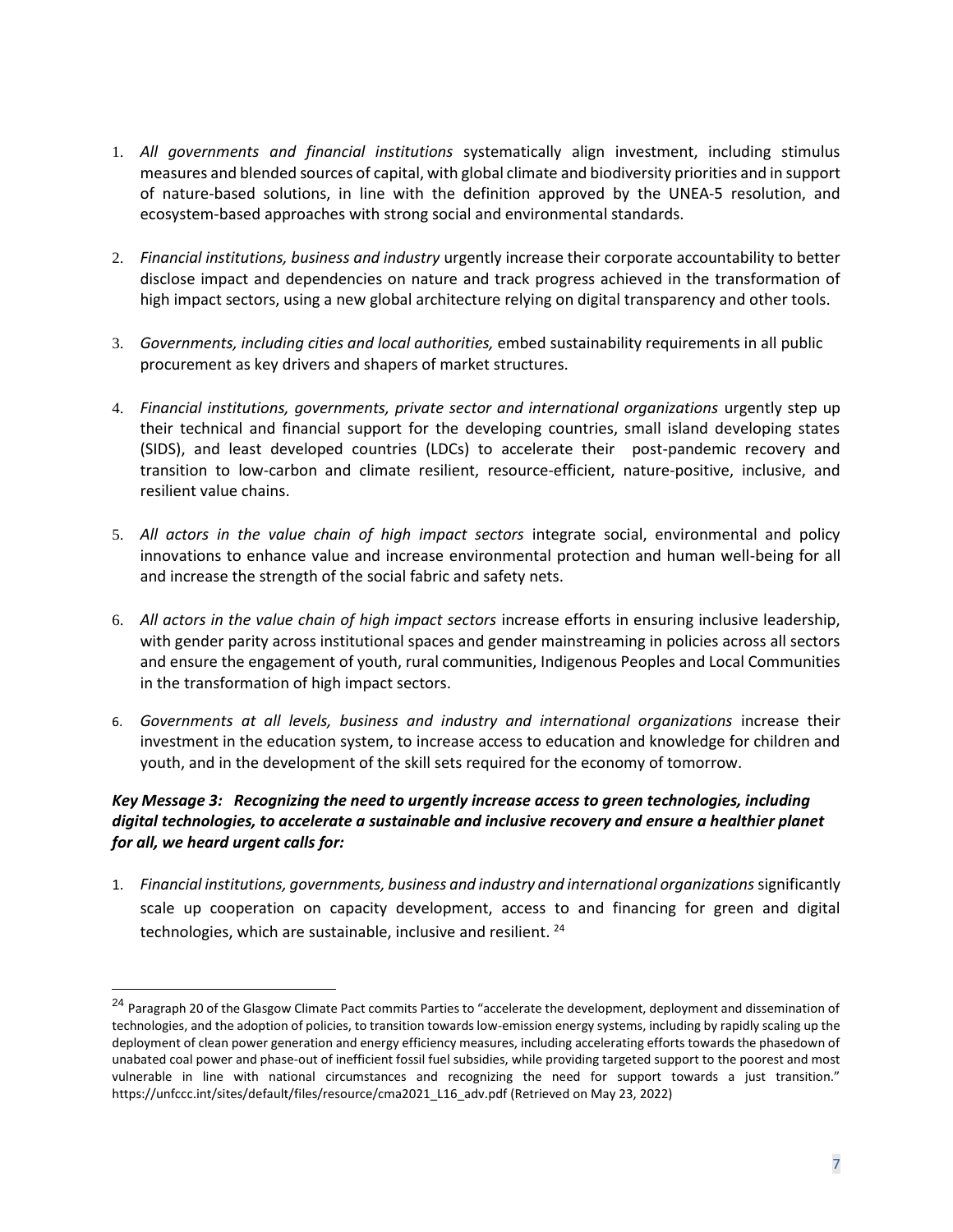- 2. *Governments, business and industry and international organizations* multiply their investment in Research & Development and the development of in-country technological capacity, including local digital solutions.
- 3. *Governments, business and industry and international organizations* accelerate digital access, radically increase transparency, traceability and accountability among various actors and high impact sectors through digital solutions, and ensure the sustainability of the digital transformation, to enhance environmental protection, stimulate efficiency and higher productivity, stakeholder engagement and participation in decision making, and lifestyle choices. <sup>25</sup>
- 4. *Governments, business and industry and international organizations* minimize the downside risks and negative consequences of the digital transformation in terms of energy and resource use, as well as in the area of personal data protection.
- 5. *The UN system* brings countries, development banks, investors and civil society together to strengthen investment, technology transfer and technical assistance to accelerate the global clean power transition and ensure access to affordable, reliable, sustainable and modern energy for all by 2030, as enshrined in SDG 7.

<sup>25</sup> The *UNSG' Roadmap for Digital Cooperation* recommends that, "by 2030, every adult should have affordable access to digital networks, as well as digitally enabled financial and health services, as a means to making a substantial contribution to achieving the Sustainable Development Goals. Provision of these services should guard against abuse by building on emerging principles and best practices, one example of which is providing the ability to opt in and opt out, and by encouraging informed public discourse."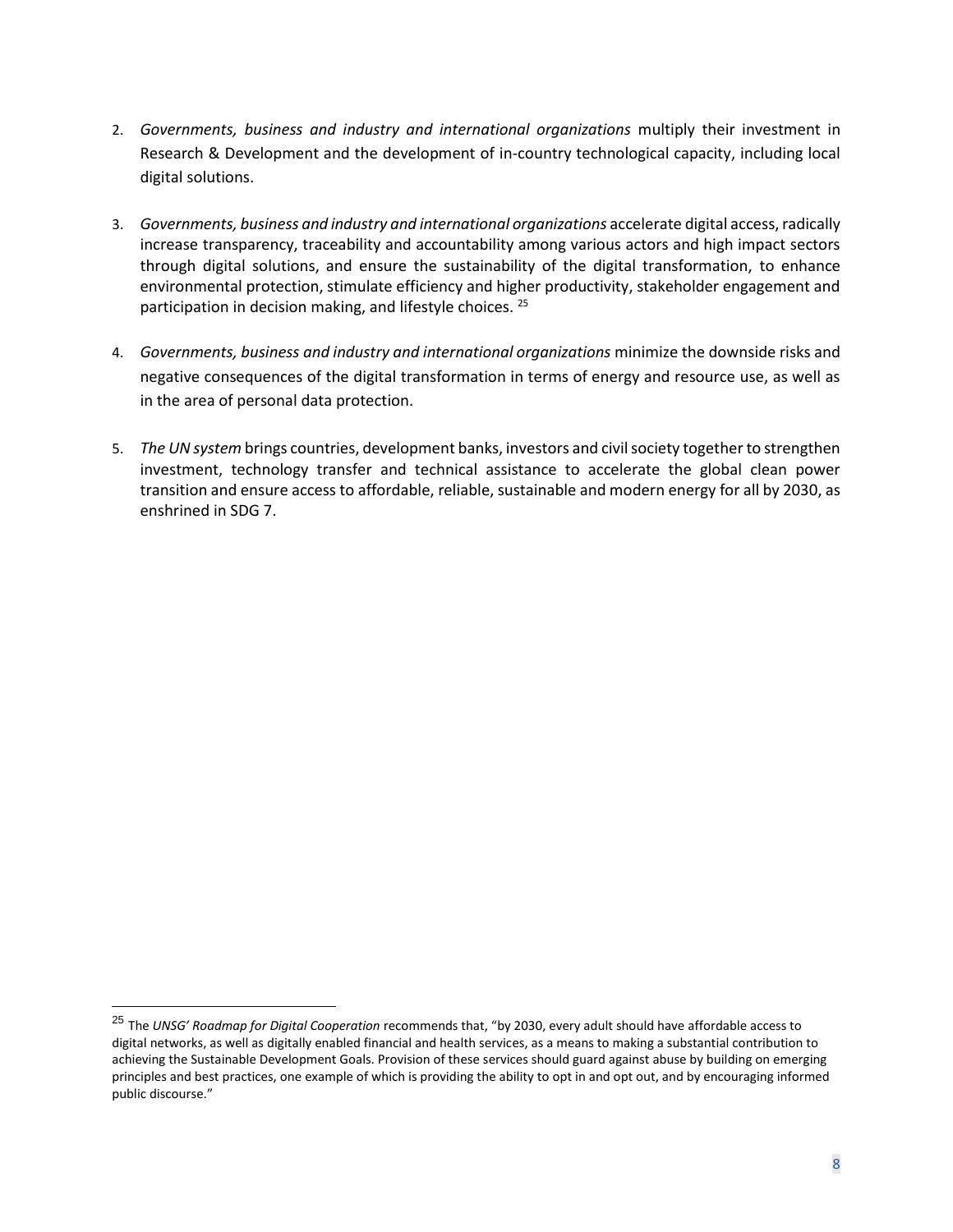## **Leadership Dialogue 3: Accelerating the implementation of the environmental dimension of sustainable development in the context of the Decade of Action**

This dialogue focuses on issues to ensure that we move from commitments to action, and in particular innovating on the means of implementation to deliver a healthy planet and prosperity for all. The Informal Working Groups, co-chaired by Egypt and Finland, developed the following emerging recommendations.

## *Key Message 1: Recognising that mobilizing and scaling up financing for development and environment from all sources is urgently required to achieve the SDGs, NDCs and the post-2020 biodiversity targets, we heard urgent calls for:*

- 1. *Public and private finance actors*to improve the access, quality and quantity of finance for sustainable development for developing countries, especially least developed countries, ensuring synergies and co-benefits of financial flows for climate adaptation and mitigation and nature; and to respect gender equality and the right to development. *<sup>26</sup>*
- <sup>2</sup>. Financing for nature and climate protection in the LDCs must be doubled by 2025 from the level of 2020, with the agreed decision of delivering 0.2% of GNI of industrial country as ODA to the LDCs to be reached by 2025.  $27$
- *3. Governments, business, industry and financial institutions* to align public and private finance flows with the Paris Agreement and biodiversity objectives globally and leverage the private finance needed to finance the transition in all countries.*<sup>28</sup>*
- *4. Governments* to leverage blended finance, changes in fiscal and trade policies, and other incentives to unlock private finance and scale up capital flows to nature to a level that can meet the SDGs as well as global climate and biodiversity goals.<sup>29</sup>
- 5. *All governments and stakeholders* to ensure the accurate and verifiable accounting of the status of delivery of the developed countries USD 100 billion climate finance commitment, and to identify current gaps, obstacles, and needs and to act urgently to guarantee the fulfilment of commitments included in the Copenhagen Accord and reiterated in the Glasgow Climate Pact. <sup>30</sup>

<sup>29</sup> UNEP, WEF, ELD, Vivid Economics (2021). State of Finance for Nature. Retrieved from

https://www.unep.org/resources/state-finance-nature

<sup>&</sup>lt;sup>26</sup> Paragraph 12 of the Glasgow Climate Pact urges "developed country Parties to urgently and significantly scale up their provision of climate finance, technology transfer and capacity-building for adaptation so as to respond to the needs of developing country Parties as part of a global effort, including for the formulation and implementation of national adaptation plans." [https://unfccc.int/sites/default/files/resource/cma2021\\_L16\\_adv.pdf](https://unfccc.int/sites/default/files/resource/cma2021_L16_adv.pdf) (Accessed on May 23, 2022)

 $^{27}$  According to UNFCCC COP-15 decision 1/CP.21, paragraph 53, developed countries agreed to mobilize jointly USD 100 billion through 2025, and decided that prior to 2025 the Conference of the Parties serving as the meeting of the Parties to the Paris Agreement (CMA), shall set a new collective quantified goal from a floor of USD 100 billion per year, taking into account the needs and priorities of developing countries.<https://unfccc.int/resource/docs/2015/cop21/eng/10a01.pdf#page=2> (Accessed on May 24, 2022)

 $^{28}$  From Paris Agreement. See Article 2.1.c for agreement related to climate goals.

https://unfccc.int/files/meetings/paris\_nov\_2015/application/pdf/paris\_agreement\_english\_.pdf

 $30$  Paragraph 27 of the Glasgow Climate Pact "Urges developed country Parties to fully deliver on the USD 100 billion goal urgently and through to 2025, and emphasizes the importance of transparency in the implementation of their pledges".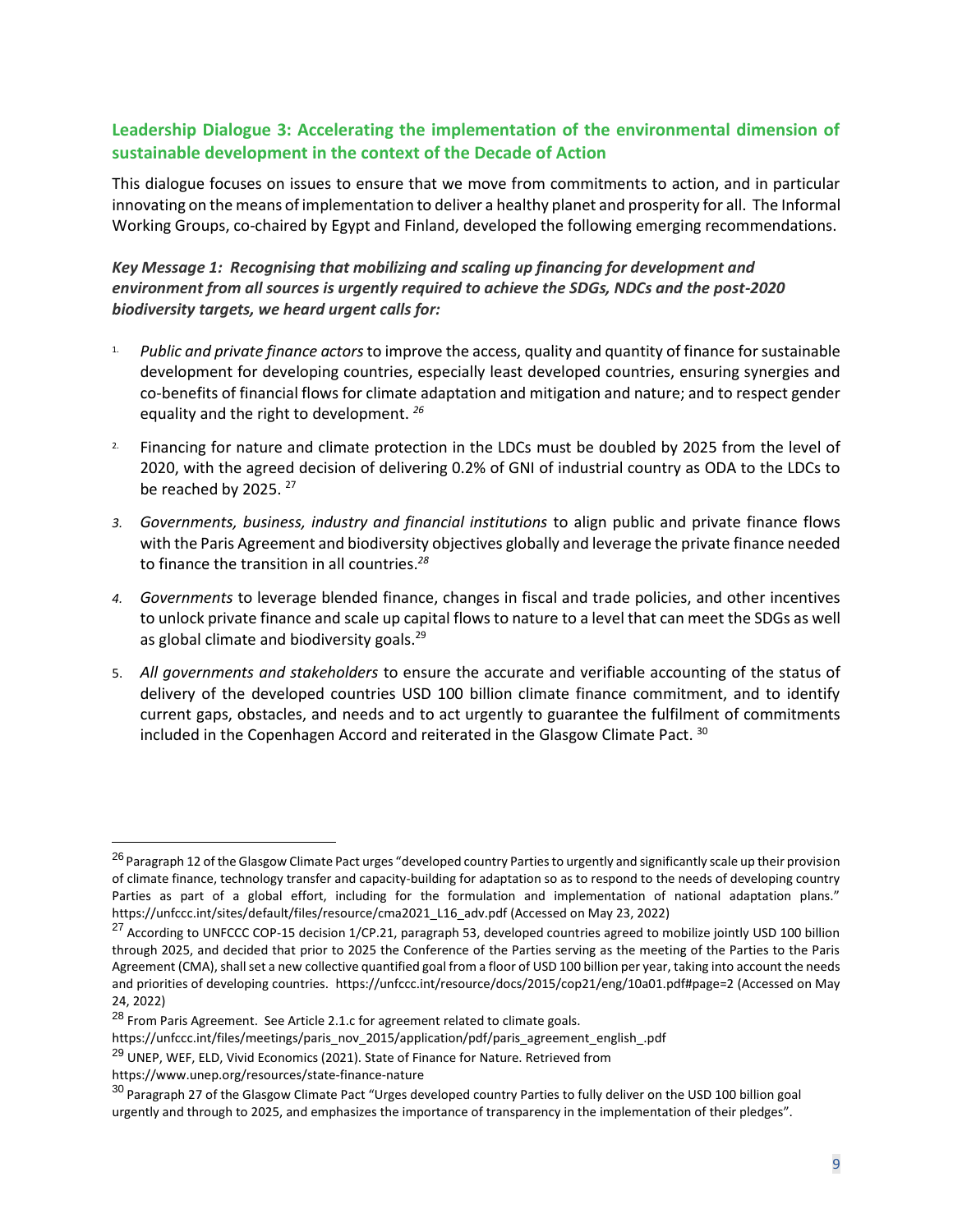- 6. All actors to deploy credible, transparent, and science-based taxonomies<sup>31</sup>, and a conducive enabling environment and impact measurement methodologies to both measure and improve alignment of all finance flows with national and international sustainable development goals and strategies.
- 7. *Governments* to implement well-designed and sequenced realignment and repurposing of environmentally harmful subsidies, developed through multi-stakeholder engagement and complemented by compensation mechanisms for the most vulnerable to the adverse effects of climate change; and to scale up nature positive incentives. 32, 33
- 8. *Governments and the private sector* to strengthen capacity building for domestic finance mobilisation, especially strengthening taxation capabilities, combating illicit and environmentally harmful financial flows and for employing sustainable and transparent procurement practices.
- 9. *Private and public finance actors* to ensure that accelerated financing for development and the environment fully integrates peacebuilding and conflict prevention perspectives. A just transition and prosperity for all is only realized through durable peace.
- 10. *Governments* to adopt green or sustainable budgeting approaches and prioritize leveraging domestic resources to improve developing and least developed countries' long-term resilience and underpin progress on sustainable development.
- 11. *All actors* to urgently coordinate sovereign debt guarantees and collective actions for comprehensive debt relief and forgiveness, to reduce debt vulnerabilities and accelerate the means of implementation.<sup>34</sup>
- 12. *Governments and financial institutions* to develop regional and/or global risk pooling mechanisms in the context of climate change and nature investments and scale up the use of de-risking tools to convert financial assets into financial flows for a strengthened response to climate change and nature loss.

*Key message 2: Noting that reforming and strengthening governance mechanisms is required to ensure greater transparency, policy coherence, public trust and effectiveness in responding to the* 

<sup>31</sup> From OECD (2020), *Developing Sustainable Finance Definitions and Taxonomies*, Green Finance and Investment, OECD Publishing, Paris, https://doi.org/10.1787/134a2dbe-en - Taxonomies are definitions of sustainable finance that aim to be comprehensive classification systems, while definitions of sustainable finance are less ambitious in scope.

<sup>32</sup> According to Commitment 11 of the *Kunming Declaration* governments agree to work with" Ministries of Finance and Economy to reform incentive structures, eliminate, phase out or reform subsidies that are harmful to biodiversity, mobilise additional resources and align all financial flows with the conservation and sustainable use of biodiversity".

<sup>33</sup> In the *2021 G-20 Communique* issued right before UNFCCC COP-27, the G20 governments agreed to "phase out and rationalise" fossil fuel subsidies by 2025 and to curb coal power. Governments pledged to "do their utmost" to avoid building new unabated coal plants, adding the phrase "taking national circumstances into account." Governments also agreed to T end public finance for overseas coal plants by the end of this year and aim for a "largely decarbonised" power system in the 2030s. https://carbonneutrality.global/cop26-communique/ (Accessed May 23, 2022)

<sup>&</sup>lt;sup>34</sup> The 2021 Financina for Sustainable Development Report of the Inter-agency Task Force calls for: "Provision of a new allocation of Special Drawing Rights (along with voluntary use of SDRs of countries in strong external positions to help countries most in need) in support of liquidity for developing countries to fight COVID-19 and its economic/social fallout and an extension of the *G20 Debt Service Suspension Initiative* as circumstances demand; and debt treatments from bilateral and commercial creditors for countries with unsustainable debt levels or protracted financing gaps."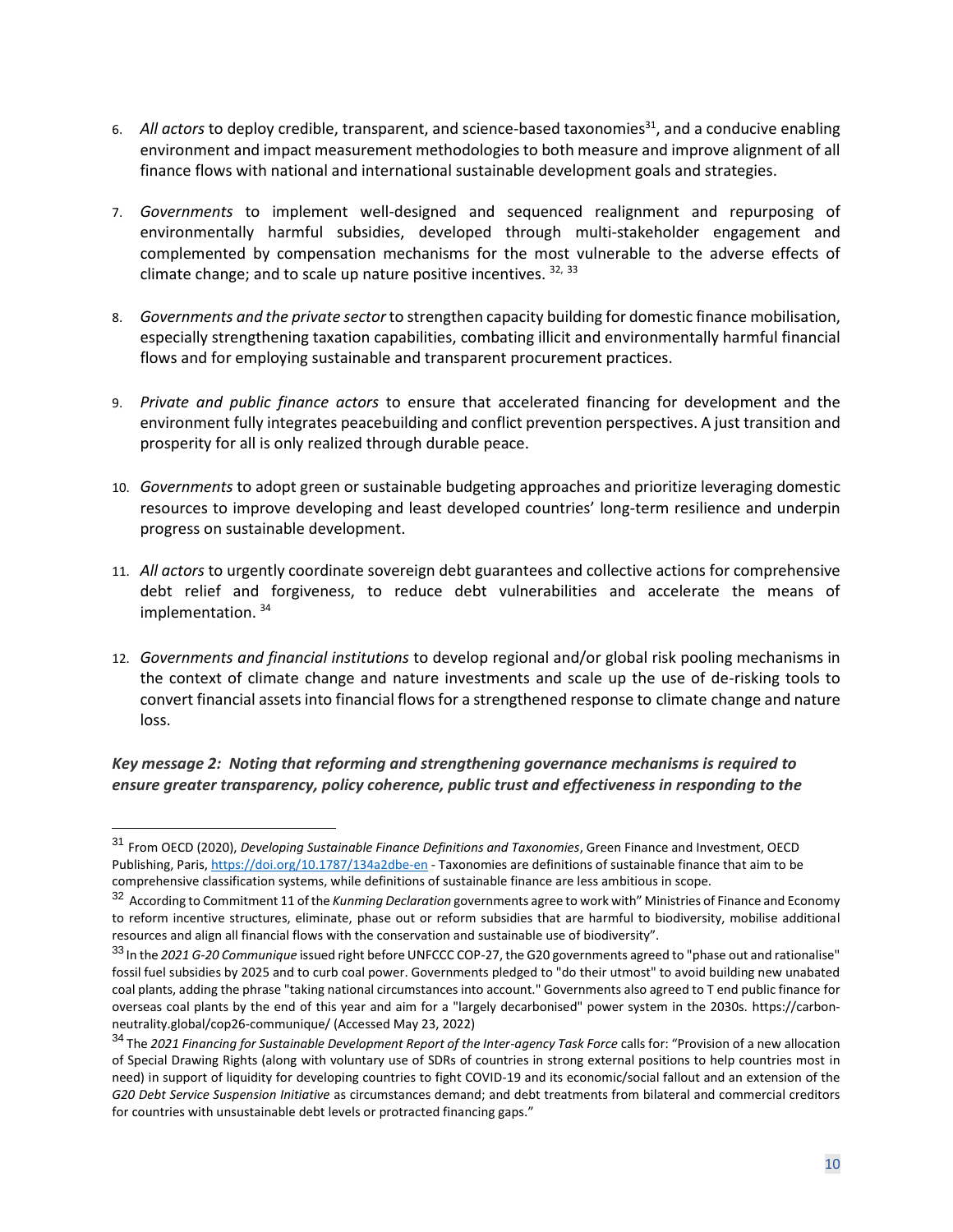*2030 Agenda, the triple planetary emergency and to the basic human needs of all, we heard urgent calls for:*

- 1. *All relevant actors* to ensure that governance structures include multi stakeholder mechanisms, welcome and respect the diversity and wealth of knowledge from Indigenous Peoples from different age groups, and contribute to gender-equality.
- 2. *All relevant actors* to urgently address deep-seated inequalities and ensure that environmental protection and economic growth are mutually supportive and deliver social wellbeing, health and prosperity for people and planet. In this regard, all relevant policies and practices integrate intergenerational and inter-cultural equity considerations.
- 3. *Governments at all levels* to scale up access to affordable quality universal education, as a public good and investment in the future, and to integrate sustainable development considerations in school curricula.
- 4. *Governments at all levels and Intergovernmental organisations* to consider ombudspersons for young and future generations, for transparently assessing the impact of policy choices on future generations and establishing foresight to enable longer term evidence-based policy planning for the benefit of youth and future generations.
- 5. *All actors* to accelerate the transfer of knowledge, technology and know-how, and to scale up the availability, access and affordability of digital goods and services, and critical infrastructure to developing countries. Clean and climate friendly technologies must be made available at affordable prices to all people in all countries.
- 6. *All relevant actors* to reduce the digital divide and deploy thoughtful and timely regulations to ensure digital inclusion and literacy for all, in alignment with the Universal Design approach in digital technology design. 35
- 7. *All relevant actors* to ensure that governance systems are sufficiently agile to ensure real time feedback, including through digital data, in policy design and implementation to ensure equality and fairness in digital and financial outcomes. <sup>36</sup>
- 8. *Governments* to have better recognition of positive and negative spill over of their consumption and production patterns and include spill over analysis in measuring their SDG performance and progress.

<sup>35</sup> The *UNSG' Roadmap for Digital Cooperation* recommends that, "by 2030, every adult should have affordable access to digital networks, as well as digitally enabled financial and health services, as a means to making a substantial contribution to achieving the Sustainable Development Goals. Provision of these services should guard against abuse by building on emerging principles and best practices, one example of which is providing the ability to opt in and opt out, and by encouraging informed public discourse."

<sup>36</sup> In the *UNEP@ 50 Political Declaration,* Member States acknowledged "the importance of having effective domestic legal frameworks and governance structures to promote compliance with obligations under international environmental Law. governance structures to promote compliance with obligations under international environmental law".